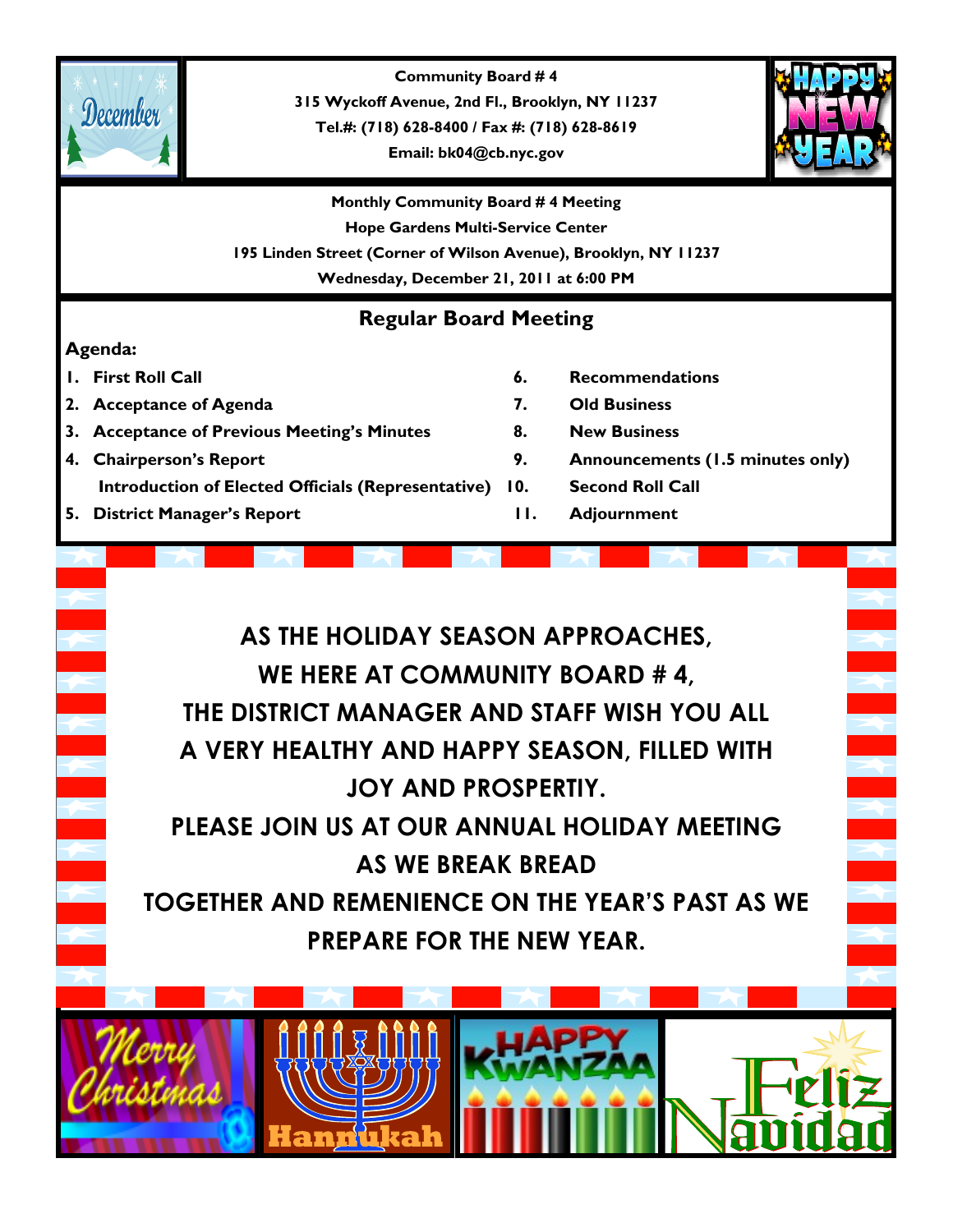

#### **KIDS NO BULLYING ALLOWED! NO CYBERBULLYING ALLOWED!**



**Charles J. Hynes District Attorney Kings County**

#### **Programs and Initiatives**

If you would like more information about my programs and initiatives visit **www.brooklynda.org**

#### **conEdison**

The winter season is fast approaching. And, before Temperatures dip too low, we'd like to share some helpful tips about using energy wisely, while staying safe, comfortable and healthy this winter. Our website, conEd.com, offers a library of factfilled brochures, which can serve as a valuable resource in the months ahead for both you and the people to whom you provide assistance. In the interest of "going green" and reducing the use of paper, we encourage you to review the brochures online and download only those that are of special interest to you. However, we will gladly provide hardcopies of any of our publications should you wish to distribute them en masse.

To review the brochures online, visit **coned.com/customercentral/onlinebrochures.asp.**  Or, call us at 1-800-293-5680 to order a supply.

#### **EVA'S SPORT CLUB INC.**

Ghriadh

**EMBRACING THE FUTURE** 435 BUSHWICK AVENUE

BROOKLYN, NY 11206 (347) 465-6305/(347) 971-6988/(347)569-1880



**EVA'S SPORT CLUB INC. INVITE YOU TO JOIN US IN OUR NEW LEAGUE WITH ALL THE SPORTS BASEBALL, SOFTBALL, FOOTBALL SOCCER AND BASKETBALL FROM THE AGE OF 4-16 YEARS OLD REGISTRATION AND MORE INFORMATION PLEASE CALL US: EVA DEJESUS-PRESIDENT AND FOUNDER 347-465-6305 JESSICA M SANTIAGO-VICE PRESIDENT 347-971-6988 MARTIZA RIVERA-COMMISSIONER 347-569-1880**

#### **WYCKOFF HEIGHTS MEDICAL CENTER**

**Positive Health Management-HOAP 342 Stanhope Street, Brooklyn, NY 11237**



#### **Volunteers Wanted!**

Do you believe HIV is a serious issue? Are you willing to speak to others about HIV? Do you think you can make a difference? If so, and you're a woman 18+ years old, please contact us. Our Program offers:

- Flexible hours
- Metro Cards
- Training & many other surprises!
- **(718) 963-7130 or (718) 906-3913**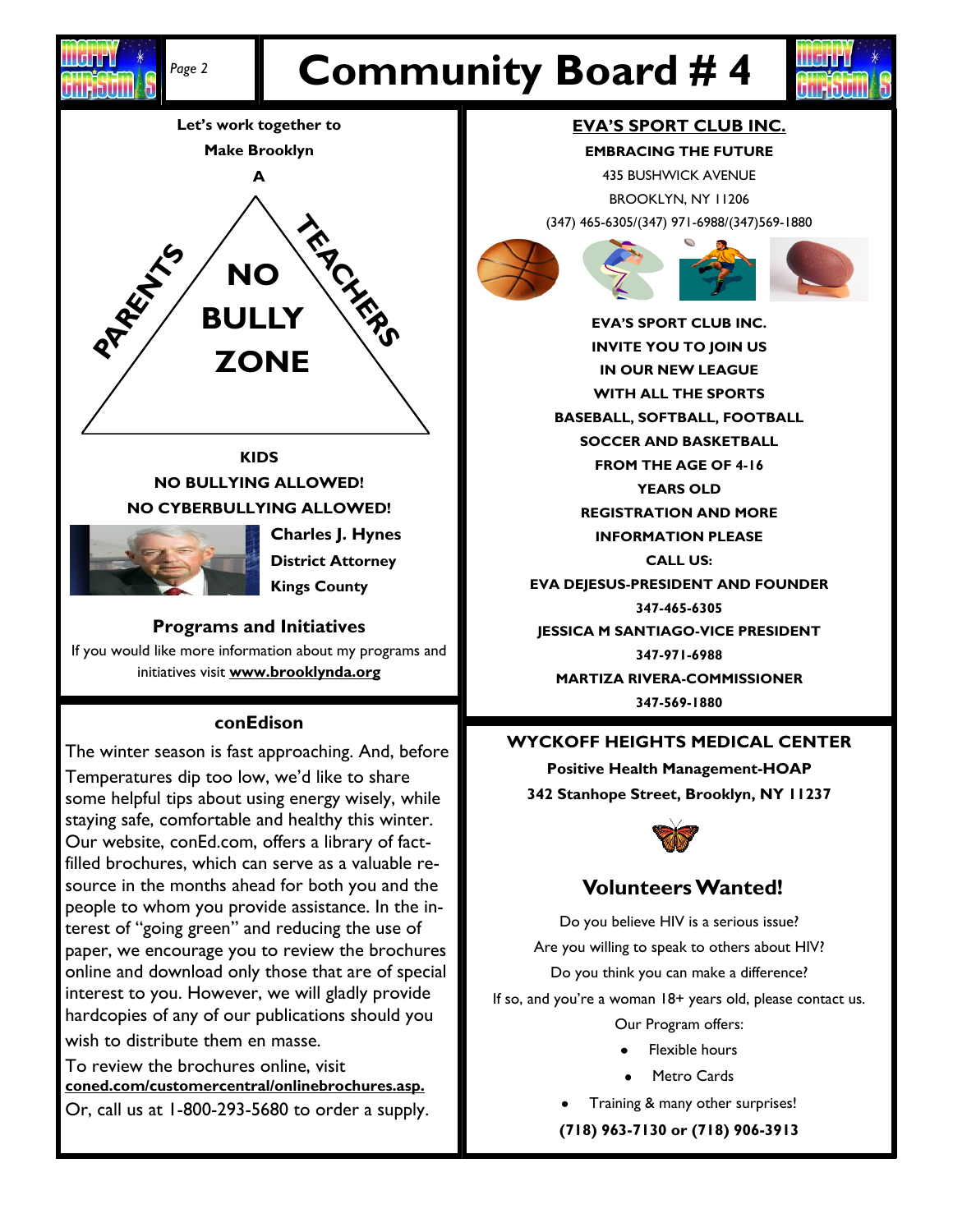

## **Community Board # 4** *Page 3*



#### **ACE Integration Head Start Rental**

Beautiful, large and sunny open space and commercial kitchen available immediately for evening, afternoon and/or weekend rentals. Seeking churches, community based organizations or afterschool programs. Utilities, maintenance and security included. Long and short term rentals available. Lease arrangements negotiable. Please call Mickey Ronan-Grosshtern at (718) 443-3917, ext. 222.

> **Quebradillas Baseball Organization, Inc. Invites you to our annual**

# **Toy Drive**

**Date: December 17th, 2011 Time: 10am-5pm Location: 1380 Jefferson Avenue Brooklyn, NY 11237**

**All Toys Welcome!!!!! Servicing Bushwick, Williamsburg & Ridgewood**

**Thank you for your Donations and Happy Holidays!!!!!**



**For more information please contact: Carlos (347) 251-1458 Emma (917) 251-4457 Roberto (347) 920-0447**

## **NYC**

**Department of Education**

The kindergarten admissions process is school-based, but there is a standard timeline for all schools and they are citywide guidelines for eligibility and admissions priorities. Families must submit an application for kindergarten admission, even if they are applying to their zoned school. Important dates in the kindergarten admissions process for the 2012–2013 school year can be found on our [Calendar](https://webmail.nyc.gov/exchweb/bin/redir.asp?URL=http://app.bronto.com/public/?q=ulink%26fn=Link%26ssid=4776%26id=i28740t9dyz55ovmnq6zlpopquum8%26id2=jx23izei5zf8ogfgoboyv2rhmy27i%26subscriber_id=biihtedqyzuemmkeyqiealvvisalblp%26delivery_id=aeovfzhrawaskucy)  [and Events page:](https://webmail.nyc.gov/exchweb/bin/redir.asp?URL=http://app.bronto.com/public/?q=ulink%26fn=Link%26ssid=4776%26id=i28740t9dyz55ovmnq6zlpopquum8%26id2=jx23izei5zf8ogfgoboyv2rhmy27i%26subscriber_id=biihtedqyzuemmkeyqiealvvisalblp%26delivery_id=aeovfzhrawaskucy)

- **January 9 – March 2, 2012:** Kindergarten admissions period.
- **March 19 – March 23, 2012:** Assignment notification period.
- **March 26 – April 20, 2012:** Pre-registration period.

During the kindergarten admissions period, families should visit their zoned school and any other school(s) of interest for which they are eligible to fill out an application. We will post districtspecific information and further details about choice options and special programs on [our website](https://webmail.nyc.gov/exchweb/bin/redir.asp?URL=http://app.bronto.com/public/?q=ulink%26fn=Link%26ssid=4776%26id=i28740t9dyz55ovmnq6zlpopquum8%26id2=ga5aiugbk83vcveqh36b2pqv39pva%26subscriber_id=biihtedqyzuemmkeyqiealvvisalblp%26delivery_id=aeovfzhrawaskucy) in January.

When families go to apply, they should make sure to bring their child's birth certificate or passport, and **two** documents which provide proof of residence. A list of acceptable documents for this purpose can be found on our [Registration Information page.](https://webmail.nyc.gov/exchweb/bin/redir.asp?URL=http://app.bronto.com/public/?q=ulink%26fn=Link%26ssid=4776%26id=i28740t9dyz55ovmnq6zlpopquum8%26id2=6385z8p6nopg12n11giuwx01jypbt%26subscriber_id=biihtedqyzuemmkeyqiealvvisalblp%26delivery_id=aeovfzhrawaskucy) All applications received by the deadline of March 2, 2012 will be treated the same—it is **NOT** first-come, first-served.

#### **District 1 Admissions**

If a family resides in District 1, the admissions process is centralized. The District 1 Elementary School Directory, which includes information about the District 1 process, school options, and application instructions, is [available online now](https://webmail.nyc.gov/exchweb/bin/redir.asp?URL=http://app.bronto.com/public/?q=ulink%26fn=Link%26ssid=4776%26id=i28740t9dyz55ovmnq6zlpopquum8%26id2=7le2ah08lqdapeupinxq3x9er8zut%26subscriber_id=biihtedqyzuemmkeyqiealvvisalblp%26delivery_id=aeovfzhrawaskucy) and will be available at District 1 schools in December. The [District 1 Elementary School](https://webmail.nyc.gov/exchweb/bin/redir.asp?URL=http://app.bronto.com/public/?q=ulink%26fn=Link%26ssid=4776%26id=i28740t9dyz55ovmnq6zlpopquum8%26id2=8m1uxg1i3k3sitwrnpxquk709m4i8%26subscriber_id=biihtedqyzuemmkeyqiealvvisalblp%26delivery_id=aeovfzhrawaskucy)  [Fair](https://webmail.nyc.gov/exchweb/bin/redir.asp?URL=http://app.bronto.com/public/?q=ulink%26fn=Link%26ssid=4776%26id=i28740t9dyz55ovmnq6zlpopquum8%26id2=8m1uxg1i3k3sitwrnpxquk709m4i8%26subscriber_id=biihtedqyzuemmkeyqiealvvisalblp%26delivery_id=aeovfzhrawaskucy) is on **December 8, 2011** from 5:30 p.m. to 7:30 p.m. at P.S. 20 Anna Silver ([166 Essex Street\)](https://webmail.nyc.gov/exchweb/bin/redir.asp?URL=http://app.bronto.com/public/?q=ulink%26fn=Link%26ssid=4776%26id=i28740t9dyz55ovmnq6zlpopquum8%26id2=4jenzq36oy5bao0mah4pjbwg168w6%26subscriber_id=biihtedqyzuemmkeyqiealvvisalblp%26delivery_id=aeovfzhrawaskucy).

Families can get more information about kindergarten admissions by visiting [our website,](https://webmail.nyc.gov/exchweb/bin/redir.asp?URL=http://app.bronto.com/public/?q=ulink%26fn=Link%26ssid=4776%26id=i28740t9dyz55ovmnq6zlpopquum8%26id2=1sciqyfe43yu2i6aswzcqyeban6uq%26subscriber_id=biihtedqyzuemmkeyqiealvvisalblp%26delivery_id=aeovfzhrawaskucy) emailing the Elementary School Enrollment Team at [ES\\_Enrollment@schools.nyc.gov,](mailto:ES_Enrollment@schools.nyc.gov) or calling (718) 935-2009.

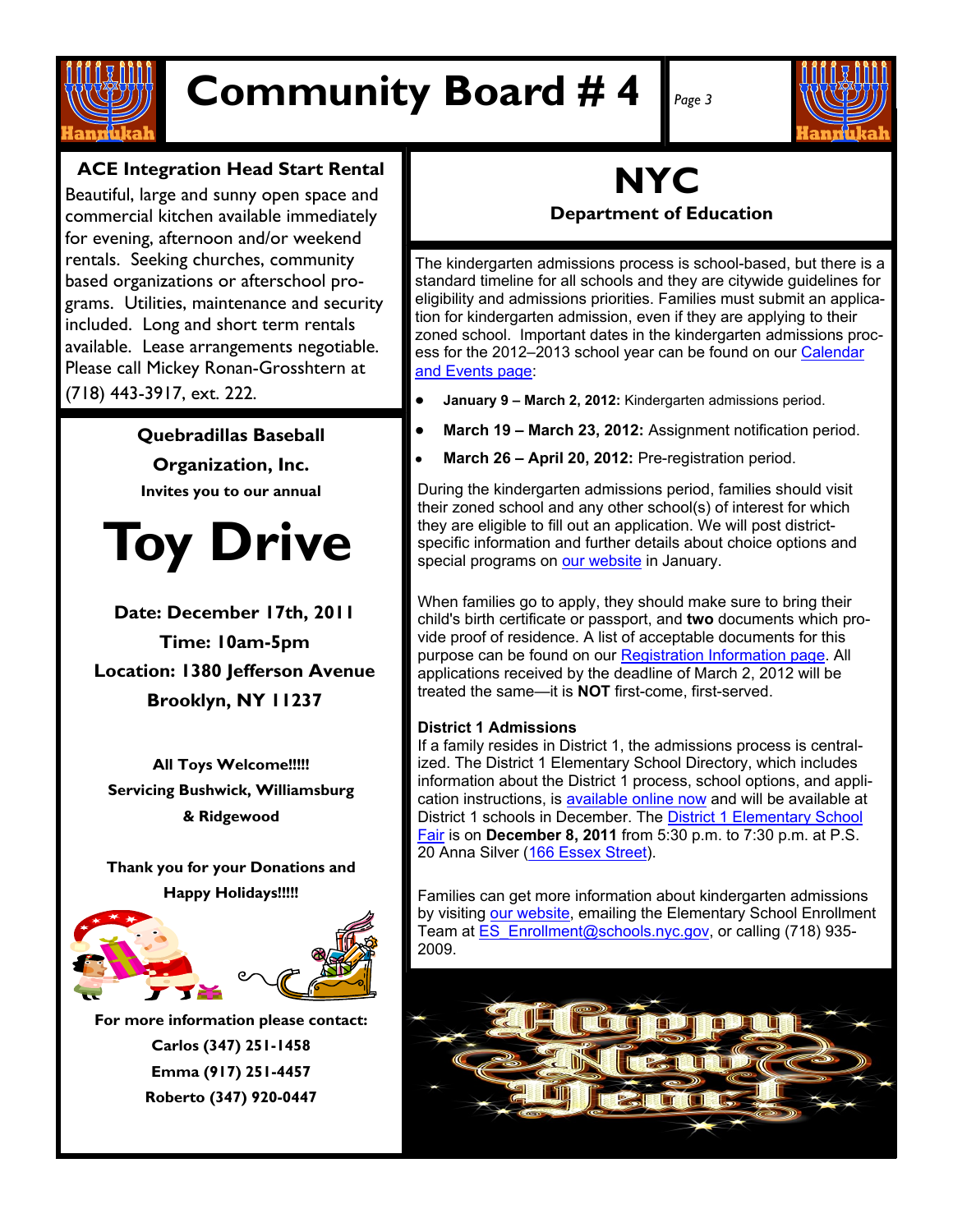

# **Community Board # 4** *Page 4*

#### NEWLY CONSTRUCTED

#### **APARTMENTS**

#### FOR RENT

**1826, INC** is pleased to announce that applications are now being accepted for 8 affordable housing rental apartments now under construction at **1143 DeKalb Avenue** in the **Bushwick** section of **Brooklyn.** This building is being constructed through New York City's Department of Housing Preservation and Development's 421-a Affordable Housing Program. The size, rent and targeted income distribution for the **8** apartments are as follows:

| Apartments<br>Available | Apartment<br>Size | Household<br>Size | Monthly<br>Rent* | <b>Total Annual</b><br>Income Range**<br>Minimum—Maximum |
|-------------------------|-------------------|-------------------|------------------|----------------------------------------------------------|
|                         | Studio            |                   | \$799            | \$31,960-\$34,380                                        |

\* Includes gas for cooking.

\*\* Income guidelines subject to change.

Qualified applicants will be required to meet income and family size guidelines and additional selection criteria to qualify. Applications may be requested **by mail from: 1826 Inc, c/o SJP Tax Consultants Inc. 149-41 14th Avenue, Whitestone, NY11357.** Please include a **self-addressed envelope** with your request. **Completed applications must be returned by regular mail only (no priority, certified, registered, express or overnight mail will be accepted) to a post office box number that will be listed with the application. Applications will be selected on a first come, first served basis until rented.** Applicants who submit more than one application will be disqualified. Duplicated applications will not be accepted. Preference will be given to New York City residents. Current and eligible residents of **Brooklyn Community Board 04** will receive preference for 50% of the units. Eligible households that include persons with mobility impairments will receive preference for 5% of the units; eligible households that include persons with visual and/or hearing impairments will receive preference for 2% of the units; and eligible City of New York Municipal Employees will receive a 5% preference.

#### **NEWLY CONSTUCTED AFFORDABLE APARTMENTS FOR RENT**

#### **Sustainable living in the Flatbush Neighborhood**

#### **97 Crooke Avenue, Brooklyn**

| Number of Units<br>  20 | Unit Size<br><b>Studio</b> | Family Size* | Monthly Rent <sup>**</sup><br>\$735 | <b>Total Gross Annual</b><br>Income Range***<br>$\frac{1}{2}$ \$26,983-34,380 |
|-------------------------|----------------------------|--------------|-------------------------------------|-------------------------------------------------------------------------------|
|-------------------------|----------------------------|--------------|-------------------------------------|-------------------------------------------------------------------------------|

#### **HOW TO APPLY:**

Applications may be requested in writing with a self-addressed, stamped envelope to: **CHV 97 Crooke Avenue LP, P.O. BOX 1166, New York, NY 10039.** Applications are available at 1720 Church Avenue, Brooklyn, NY 11226. Completed applications must be returned by regular mail only (no priority, certified, registered, expressed or overnight mail will be accepted) to **CHV 97 Crooke Avenue LP, P.O. BOX 1166, New York, NY 10039. Applications will be accepted until all units are occupied.**  Current and eligible residents of Brooklyn Community Board 14 will receive preference. Application fee of \$50.00 must be included with the application. Money order only-no personal checks or bank checks. Money order must be made out to **CHV 97 Crooke LP.**